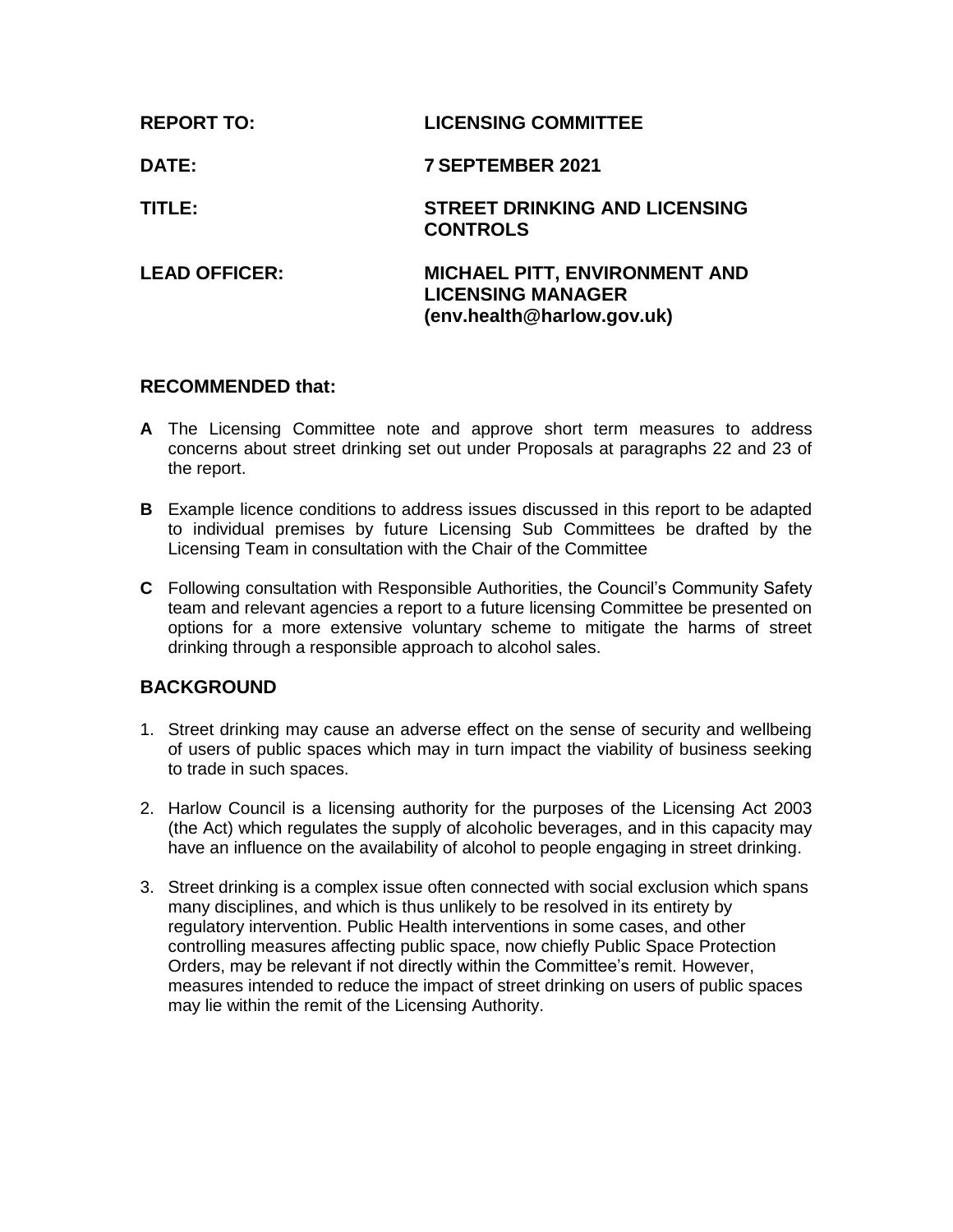## **ISSUES/PROPOSALS**

#### **Formal measures under the Licensing Act 2003**

- 4. In implementing its functions under the Act, the Council must of course act within the legislation, and in accord with section 4 of the Act must have regard to statutory guidance issued under section 182 by the Secretary of State (the Guidance).'
- 5. The legislation establishes four licensing objectives:
	- a) The prevention of crime and disorder
	- b) Public safety
	- c) The prevention of public nuisance
	- d) The protection of children from harm
- 6. The Act defines Responsible Authorities who are expected to consider licences and applications in relation to the objectives and where appropriate make representations.
- 7. Some of the concerns that may arise from street drinking clearly fall within one or more of these objectives.
- 8. As set out in the Guidance, where an application for a premises licence or club premises certificate has been made lawfully and there have been no representations from responsible authorities or other persons, the licensing authority must grant the application, subject only to conditions that are consistent with the operating schedule and relevant mandatory conditions.
- 9. The Guidance directs that licence conditions, amongst other stipulations.
	- a) must be appropriate for the promotion of the licensing objectives
	- b) must be tailored to the individual type, location and characteristics of the premises and events concerned
	- c) should not be standardised and may be unlawful when it cannot be demonstrated that they are appropriate for the promotion of the licensing objectives in an individual case
	- d) should be proportionate, justifiable and be capable of being met; and
	- e) cannot seek to manage the behaviour of customers once they are beyond the direct management of the licence holder and their staff, but may impact on the behaviour of customers in the immediate vicinity of the premises or as they enter or leave
- 10. All licences are subject to certain mandatory conditions. In other respect each licence must be considered on its own merits, and "standardised conditions should be avoided and indeed may be unlawful where they cannot be shown to be appropriate for the promotion of the licensing objectives in an individual case" (the Guidance). Some of the concerns that may arise from street drinking clearly fall within one or more of these objectives.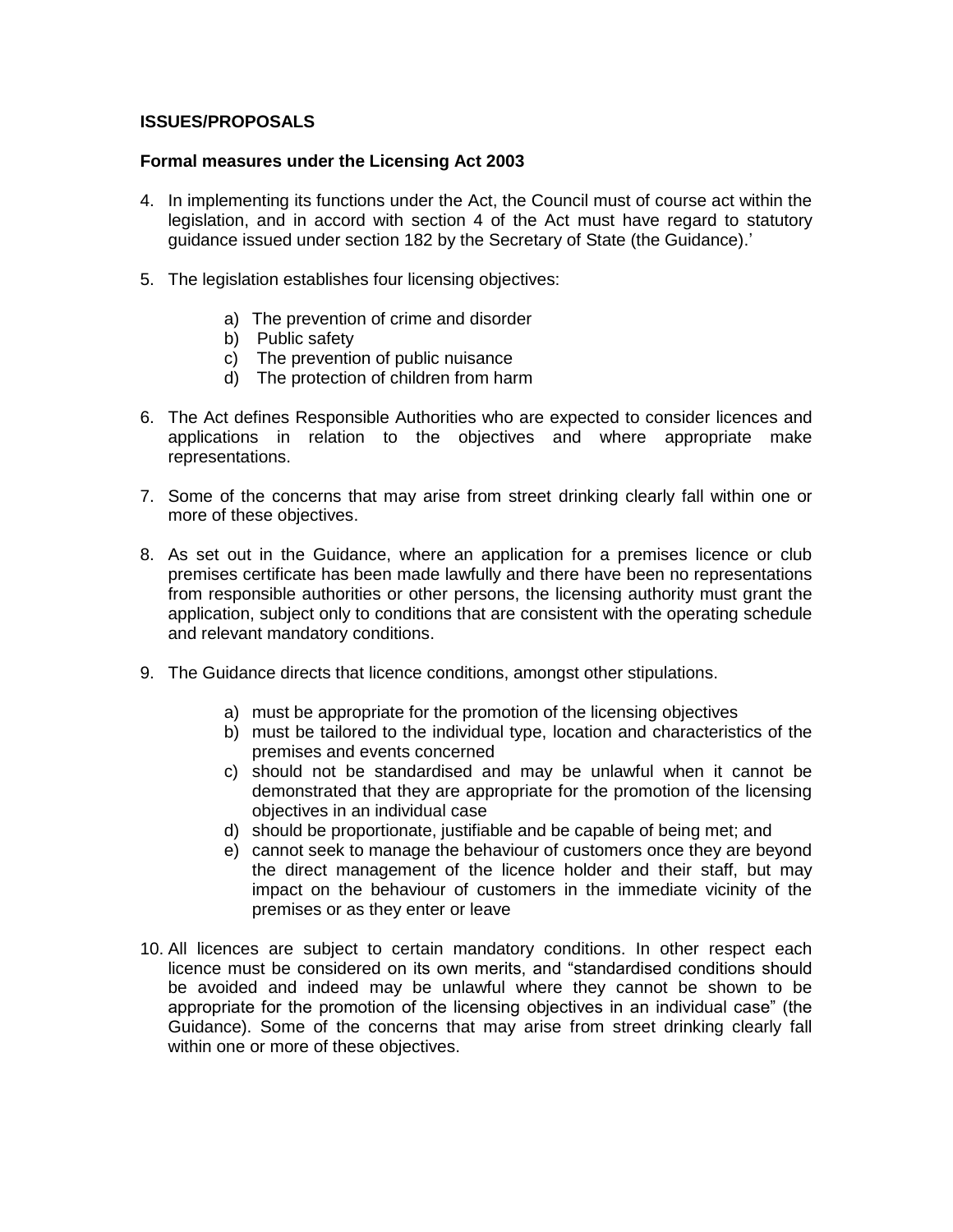- 11. Once granted a licence remains in force as issued unless surrendered, revoked, or modified on review. A licence may be reviewed on the application of a Responsible Authority or an interested party.
- 12. The conclusion that may be drawn in relation to addressing street drinking through formal licensing powers is that it may well be lawful to do so where it can be shown to be appropriate, but the case would have to be made for appropriate conditions in relation to each premises individually; that different conditions could not be applied to existing licences in the absence of a formal review; and that no "blanket" policy ought to be adopted.
- 13. It may however be helpful to provide to future Licensing Sub Committees examples of workable conditions that might be tailored to individual circumstances and applied in appropriate circumstances where concern arises conditions.
- 14. It will also be helpful to ensure that licensees and their staff are aware of the mandatory condition regarding alcohol pricing: alcoholic beverages may not be sold at below the rate of duty and VAT that is payable.
- 15. Further, it should be noted that it is an offence to knowingly sell alcohol to a person who is drunk. As this is in its own right an offence, it is not an issue to which conditions should be applied; and unfortunately, it is a matter which it is notoriously difficult to prove. However, any conviction would of course put at a licence at risk of review.

### **Discretionary Approach to Voluntary Cooperation**

- 16. A number of licensing authorities have sought to gain the cooperation of licensees in ensuring the responsible sale of alcoholic drinks through voluntary schemes.
- 17. The Local Government Association (LGA) have provided support to licensing authorities in the form of their "Reduce the Strength" guidance, aimed at ensuring that certain types of low cost high alcohol content beverages associated with alcohol misuse are not available in areas where issues have been identified. A copy of the LGA's guidance is set out in Appendix A to the report.
- 18. The core objective of case-study schemes in the LGA's guidance is voluntary agreement to ending sales of beers lagers and ciders with over 6.5 per cent alcohol by volume (ABV).
- 19. Measures that may support or form part of such a campaign include
	- a) Ensuring that containers sold are individually marked to identify the premises from which they come
	- b) Ending sales of alcohol in smaller volumes e.g. of single cans of cider/beer
- 20. The LGA however in its guidance makes clear that schemes that are likely to be successful are developed
	- a) After fact finding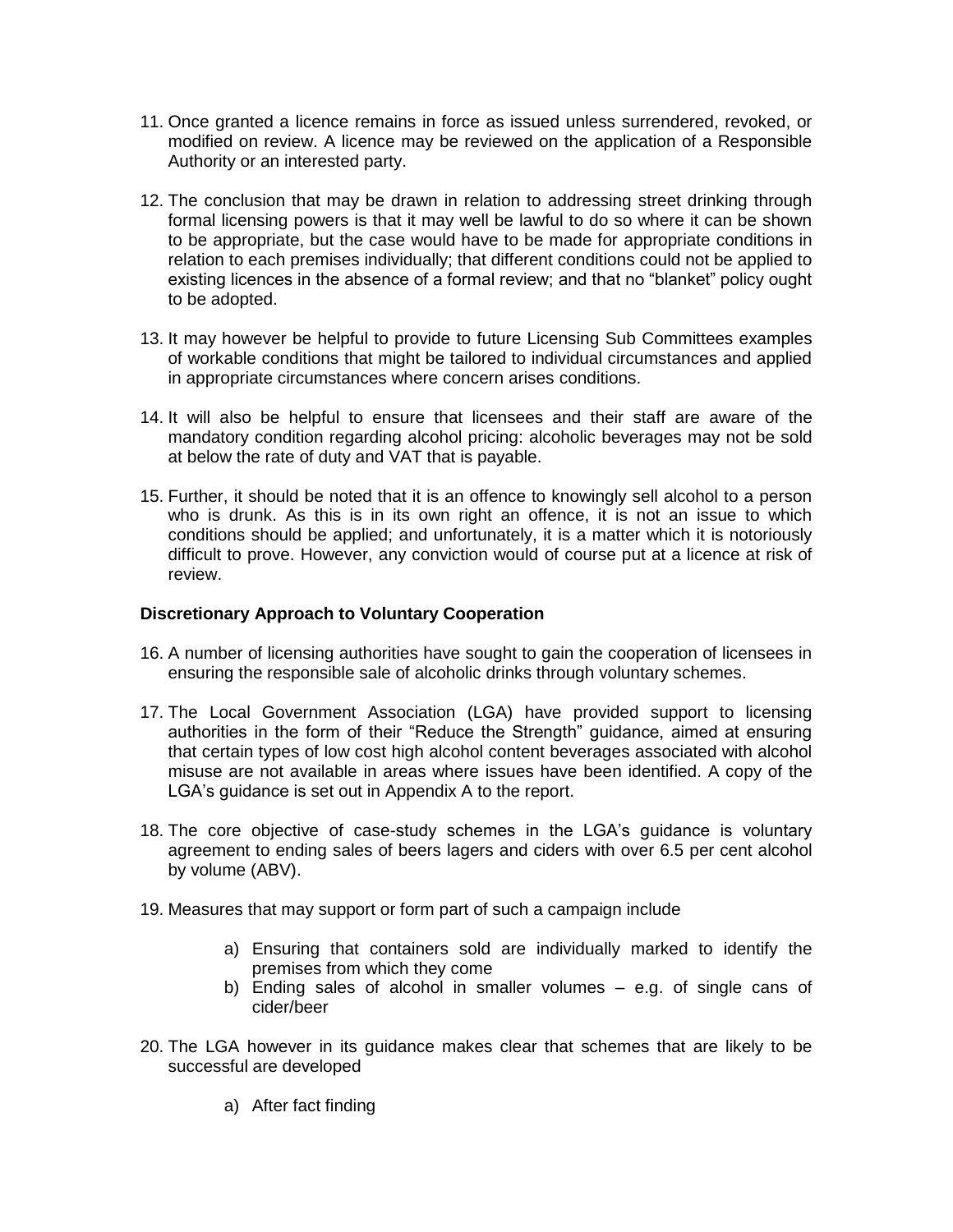- b) In collaboration with agencies having a range of insights
- c) With the cooperation of the majority of businesses affected
- 21. Clearly a scheme of this nature could not be delivered by the licensing team alone, as contributions from businesses, the relevant Responsible Authorities, and others would be critical to success. However, where schemes have been carefully planned and broadly based it appears that they have had positive results.
- 22. It is proposed that Officers from the Licensing Team liaise with Essex Police and the Council's Community Safety team to identify any premises connected with perceived street drinking issues.
- 23. These premises will be visited by officers in the short term to
	- a) Raise the issues
	- b) Reiterate that it is an offence to sell to people who are drunk
	- c) Reiterate and check on minimum pricing requirements
	- d) Propose voluntary measures including:
		- i) ceasing "single can" sales
		- ii) marking containers to show where they were bought
- 24. It is proposed that example licence conditions to address issues discussed in this report to be adapted to individual premises by future Licensing Sub Committees be drafted by the Licensing Team in consultation with the Chair of the Committee.
- 25. It is proposed that the Licensing Team consult with Responsible Authorities, the Community Safety team and relevant agencies on options for a more extensive voluntary scheme such as those described in the LGA's "reducing the strength guidance", and report to a future Licensing Committee on the outcome

### **IMPLICATIONS**

### **Environment and Planning (Includes Sustainability)**

The short term steps to address the issues raised lie within the remit of the Licensing team. A more comprehensive approach as illustrated by the LGA would require involvement of stakeholders within and external to the Council.

**Author: Andrew Bramidge, Head of Environment and Planning**

**Finance (Includes ICT, and Property and Facilities)** None specific. **Author: Simon Freeman, Head of Finance and Deputy to the Chief Executive**

**Housing** None specific. **Author: Andrew Murray, Head of Housing**